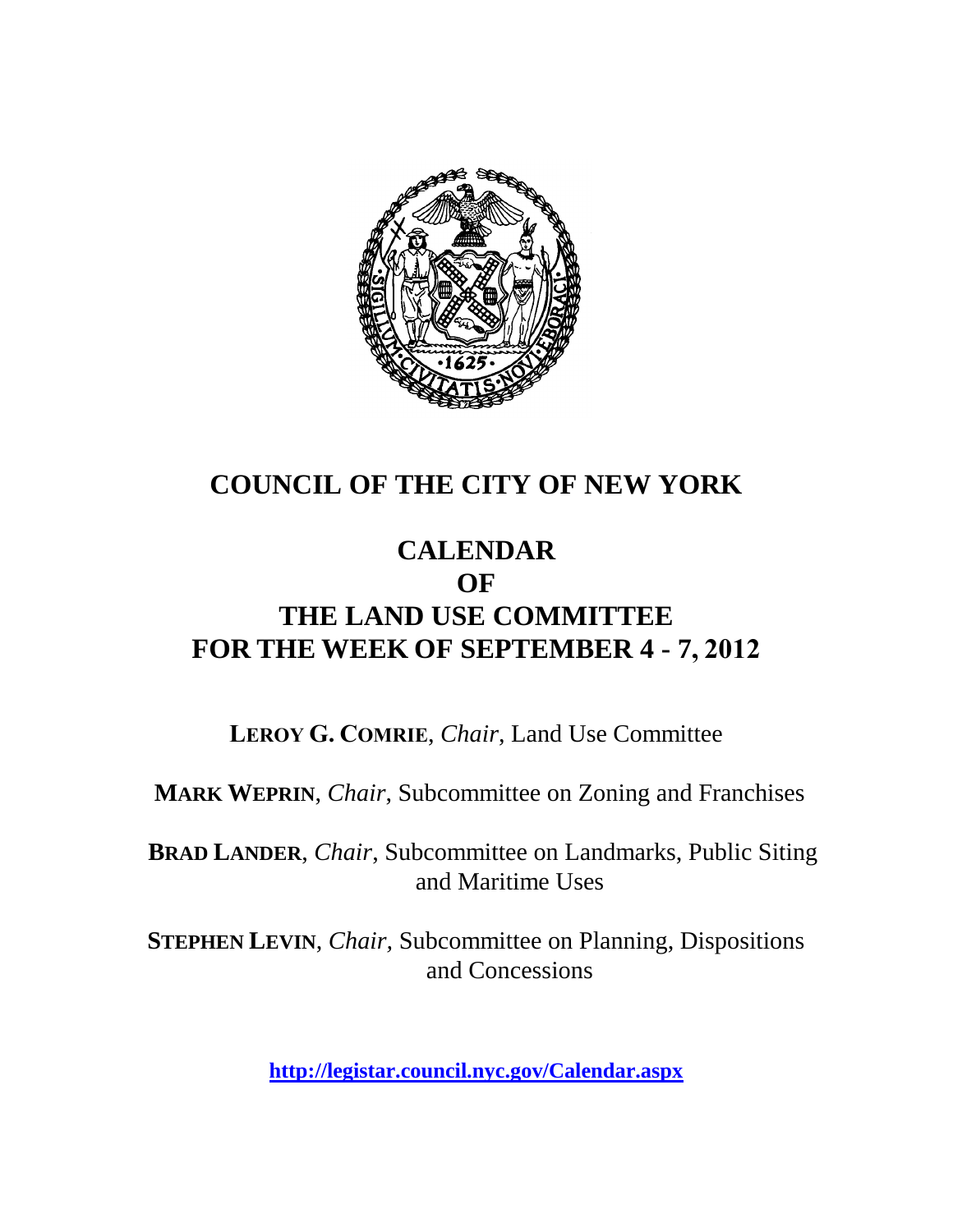# **SUBCOMMITTEE ON ZONING AND FRANCHISES**

The Subcommittee on Zoning and Franchises has deferred the public hearing on the following mattersin the **Council Committee Room, 16th Floor, 250 Broadway,** New York City, New York 10007 **to 9:30 a.m. on Thursday, September 6, 2012 instead of Wednesday, September 5, 2012:**

# **L.U. NOS. 672 AND 673 ARE RELATED**

### **L.U. No. 672 VETERANS PLAZA**

# **STATEN ISLAND CB - 3 C 110218 ZMR**

Application submitted by The Marco Savo Irrevocable Trust, The Gino Savo Irrevocable Trust, and The Leonello Savo Jr. Irrevocable Trust and The Anthony Savo Irrevocable Trust pursuant to Sections 197-c and 201 of the New York City Charter for an amendment of the Zoning Map, Section No. 32d, by changing an M1-1 District to a C8-2 District property bounded by Veterans' Road West, a line 475 feet easterly of Waunner Street, a line 490 feet northerly of Veterans' Road West and its easterly prolongation, and a line passing through a point at an angle 125 degrees to the northerly street line of Veterans' Road distant 695 feet easterly (as measured along the street line) from the point of intersection of the northerly street line of Veterans' Road West, and the easterly street line of Waunner Street, as shown on a diagram (for illustrative purposes only), dated April 9, 2012.

# **L.U. No. 673 VETERANS PLAZA**

# **STATEN ISLAND CB - 3 C 110219 ZSR**

Application submitted by The Marco Savo Irrevocable Trust, The Gino Savo Irrevocable Trust, and The Leonello Savo Jr. Irrevocable Trust and The Anthony Savo Irrevocable Trust pursuant to Sections 197-c and 201 of the New York City Charter for the grant of a special permit pursuant to Section  $74-743(a)(2)$  to modify the requirements of Section 33-26 (Minimum Required Rear Yard) to allow a 35-foot high 2-story portion of a building within the 20-foot required rear yard, in connection with a proposed commercial development, within a large-scale general development on the northerly side of Veterans' Road West 475 feet easterly of Waunner Street, in a C8-2 District, within the Special South Richmond Development District.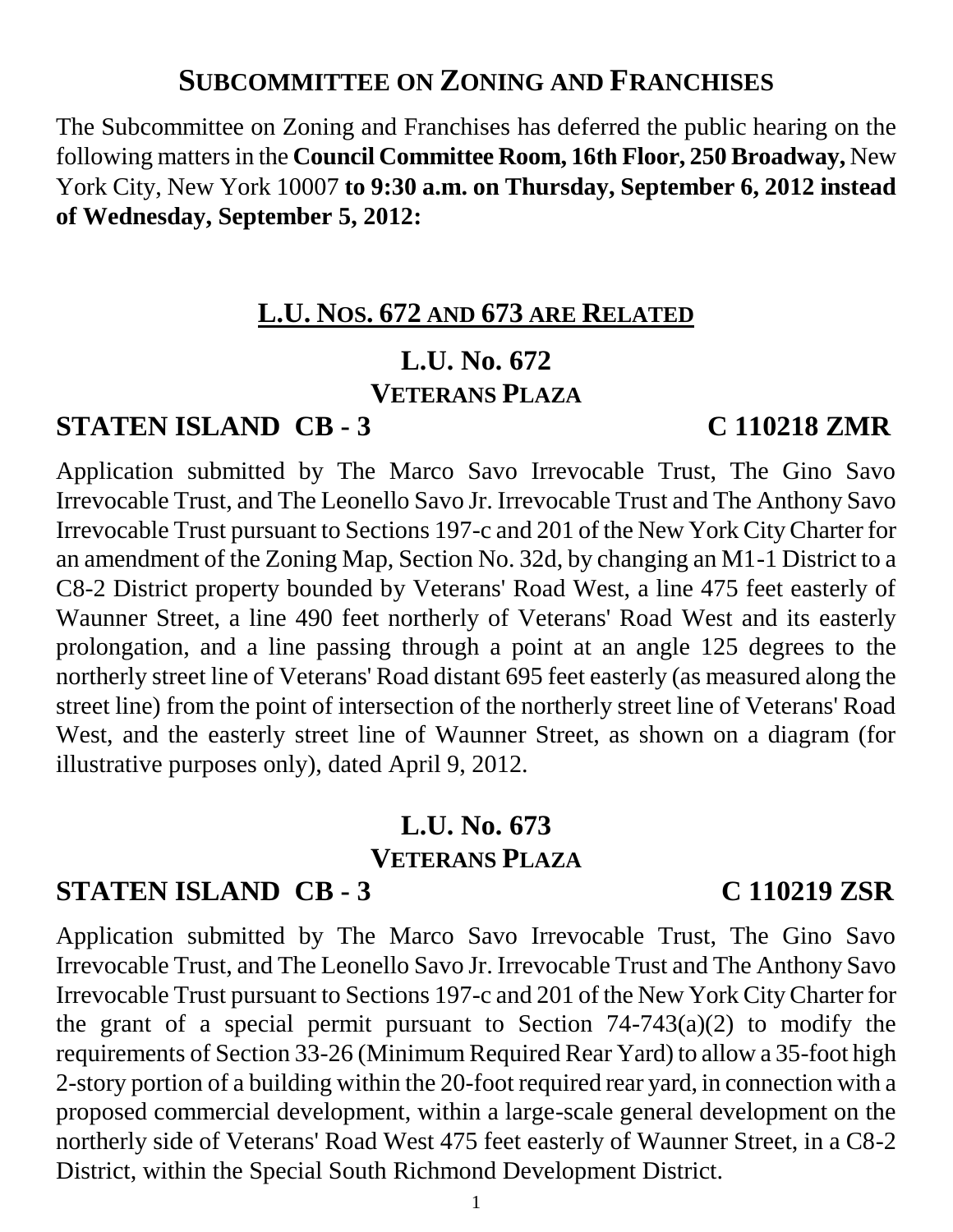# **L.U. NOS. 674 AND 675 ARE RELATED**

# **L.U. No. 674**

# **59 WALTON STREET REZONING & TEXT AMENDMENT BROOKLYN CB - 1 C 100041 ZMK**

Application submitted by Walton Realty Associates pursuant to Sections 197-c and 201 of the New York City Charter, for an amendment of the Zoning Map, Section No. 13b:

- 1. changing from an M1-2 District to an R6A District property bounded by Middleton Street, Union Avenue, Lorimer Street, and Marcy Avenue and;
- 2. changing from an M3-1 District to an R7A District property bounded by Lorimer Street, Union Avenue, Wallabout Street, and Marcy Avenue and;
- 3. establishing within a proposed R7A District a C4-2 District bounded by Lorimer Street, a line 150 feet northeasterly of Marcy Avenue, Walton Street, and Marcy Avenue;

as shown in a diagram (for illustrative purposes only) dated March 26, 2012 and subject to the conditions of CEQR Declaration E-282.

# **L.U. No. 675**

# **59 WALTON STREET REZONING & TEXT AMENDMENT BROOKLYN CB - 1** N 100042 ZRK

Application submitted by Walton Reality Associates pursuant to Section 201 of the New York City Charter, for an amendment of the Zoning Resolution of the City of New York, concerning Appendix F (Inclusionary Housing Designated Areas) in Community District 1.

### **APPENDIX F**

### **Inclusionary Housing Designated Areas**

The boundaries of #Inclusionary Housing designated areas# are shown on the maps listed in this APPENDIX F. The #Residence Districts# listed for such areas shall include #Commercial Districts# where #residential buildings# or the #residential# portion of #mixed buildings# are governed by the #bulk# regulations of such #Residence Districts#. Where #Inclusionary Housing designated areas# are mapped in #Commercial Districts#, the residential district equivalent has instead been specified for each map.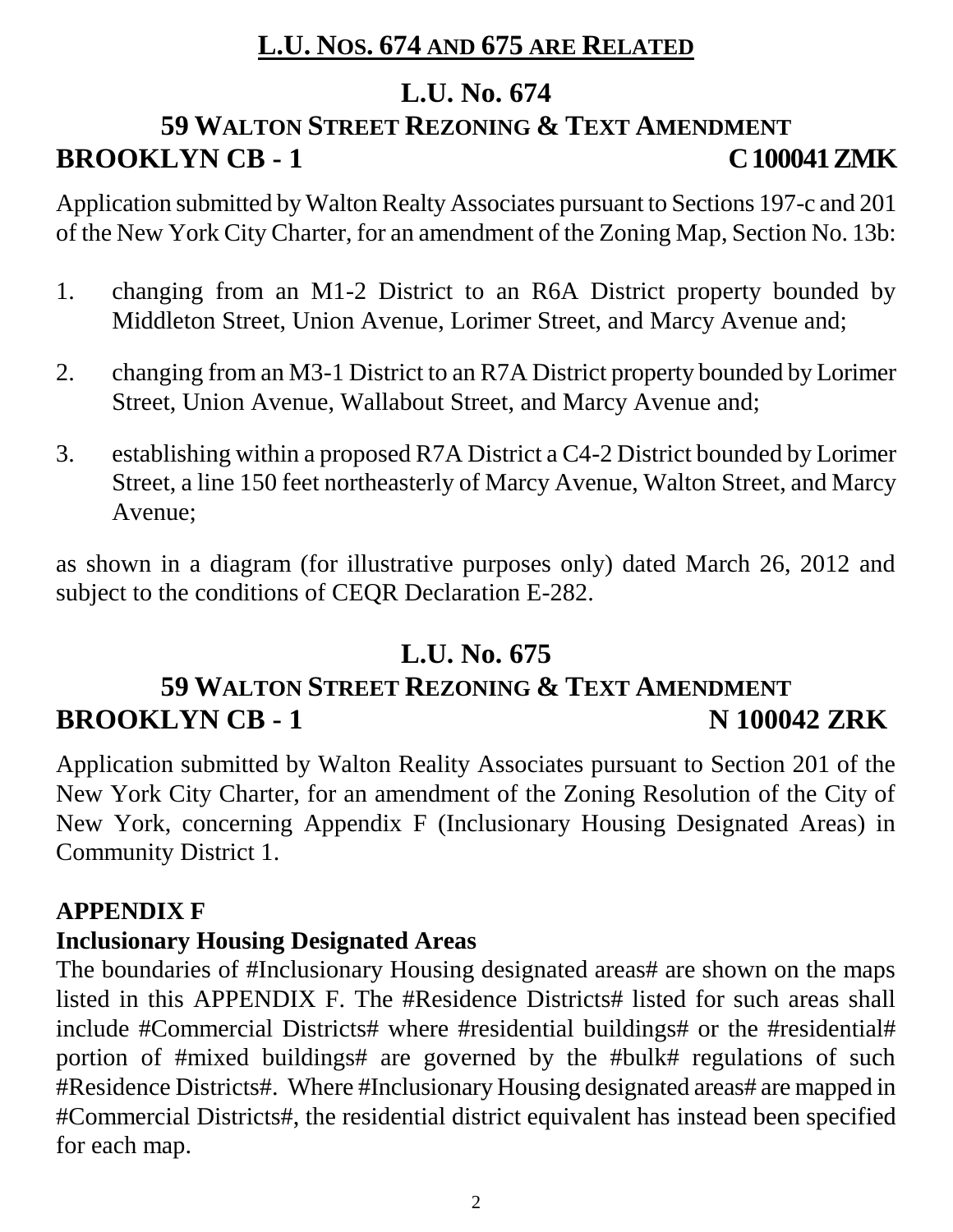Brooklyn, Community District 1

In Waterfront Access Plan BK-1 and in the R6, R6A, R6B, R7A, R7-3 and R8 Districts within the areas shown on the following Maps 1, 2, 3 and 4:

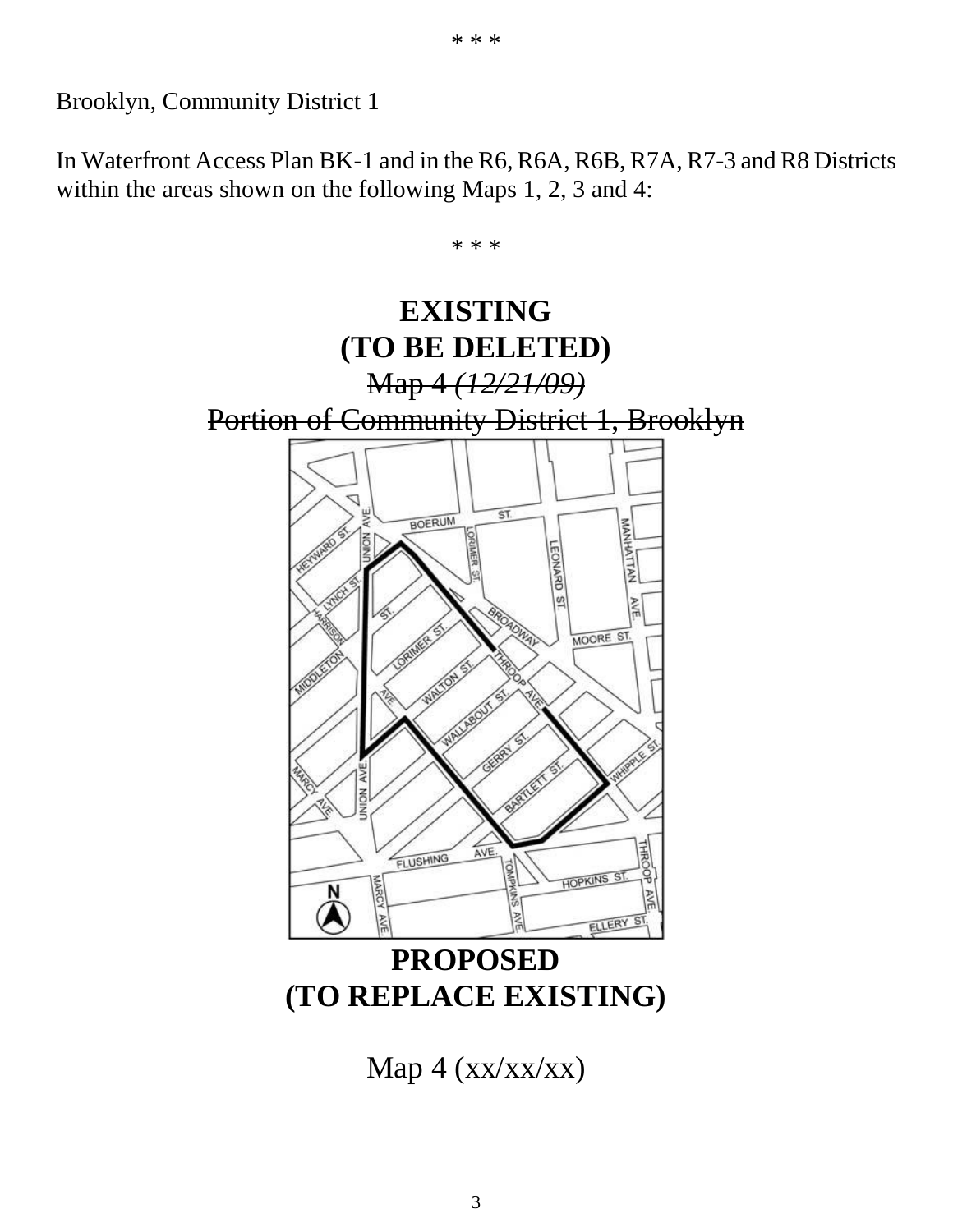

Portion of Community District 1, Brooklyn

\* \* \*

## **L.U. No. 676 74 WALLABOUT STREET REZONING BROOKLYN CB - 1 C 110390 ZMK**

Application submitted by 74 Wallabout LLC pursuant to Sections 197-c and 201 of the New York City Charter, for an amendment of the Zoning Map, Section No. 12d:

- 1. changing from an M1-2 District to an R7-1 District property bounded by Wallabout Street, Franklin Avenue, Flushing Avenue, and Kent Avenue; and
- 2. establishing within an the proposed R7-1 District a C1-5 District bounded by Wallabout Street, Franklin Avenue, Flushing Avenue, and Kent Avenue;

as shown in a diagram (for illustrative purposes only) dated March 26, 20112 and subject to the conditions of CEQR Declaration E-283.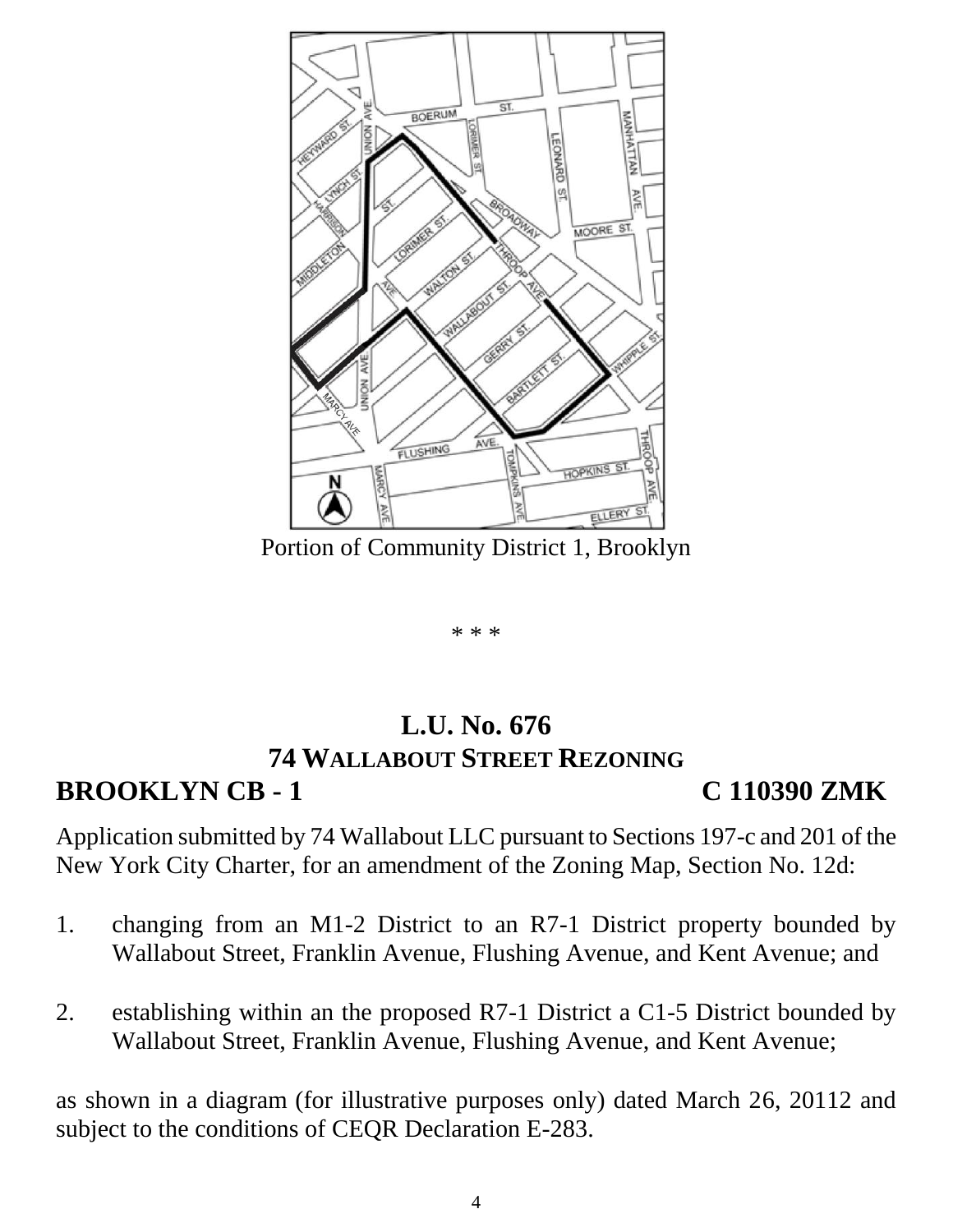# **L.U. NOS. 677, 678 AND 679 ARE RELATED**

# **L.U. No. 677 WOLFE'S POND PARK**

# **STATEN ISLAND CB - 3 C 060494 MMR**

Application submitted by the Department of Housing Preservation and Development and the Department of Parks and Recreation, pursuant to Sections 197-c and 199 of the New York City Charter, for an amendment to the City Map involving the elimination of a portion of Wolfe's Pond Park north of Hylan Boulevard and west of Luten Avenue; the establishment of Cornelia Avenue north of Hylan Boulevard; the extinguishment of various record streets between Hylan Boulevard and Eylandt Street west of Luten Avenue; and the adjustment of legal grades necessitated thereby, including authorization for any acquisition or disposition of real property related thereto, in Community District 3, Borough of Staten Island, in accordance with Map No. 060494 MMR (BP Map No. 4212), dated December 21, 2011 and signed by the Director of the Department of City Planning.

# **L.U. No. 678 WOLFE'S POND PARK**

# **STATEN ISLAND CB - 3 C 060495 ZMR**

Application submitted by NYC Department of Housing Preservation & Development and the Department of Parks and Recreation pursuant to Sections 197-c and 201 of the New York City Charter for an amendment of the Zoning Map, Section No. 33b:

- 1. changing from an R1-2 District to an R3X District property bounded by the southeasterly street line of Hylan Boulevard, the northwesterly prolongation of the southwesterly street line of Cornelia Avenue, the northwesterly street line of Hylan Boulevard, and the northwesterly prolongation of the northeasterly street line of Cornelia Avenue;
- 2. changing from an R3-2 District to an R3X District property bounded by the southeasterly street line of Hylan Boulevard, the southeasterly prolongation of a southwesterly boundary line of Wolfe's Pond Park, the northwesterly street line of Hylan Boulevard, and the northwesterly prolongation of the southwesterly street line of Cornelia Avenue; and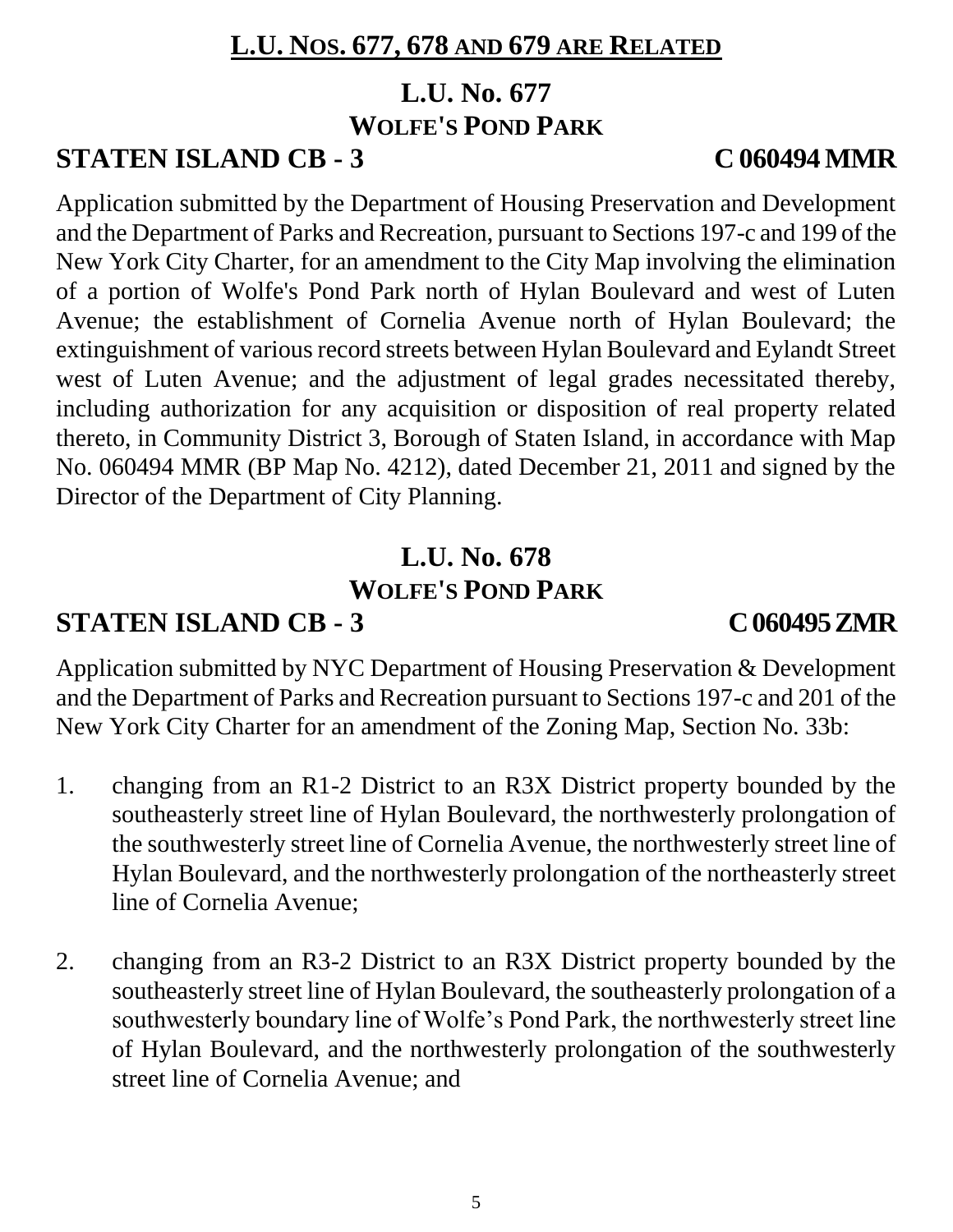3. establishing within a former park an R3X District property bounded by the boundary lines of Wolfe's Pond Park, and the northwesterly street line of Hylan Boulevard;

as shown on a diagram (for illustrative purposes only) dated April 9, 2012.

# **L.U. No. 679 WOLFE'S POND PARK**

# **STATEN ISLAND CB - 3 C 060496 HAR**

Application submitted by the Department of Housing Preservation and Development (HPD):

- 1) pursuant to article 16 of the General Municipal Law of New York State for:
	- a) the designation of property located at 272-286 Cornelia Avenue (Block 6631, part of Lot 1) as an Urban Development Action Area: and
	- b) an Urban Development Action Area project for such area; and
- 2) pursuant to Section 197-c of the New York City Charter for the disposition of such property,

to facilitate the disposition of eight single-family homes through HPD's Tenant Ownership Program.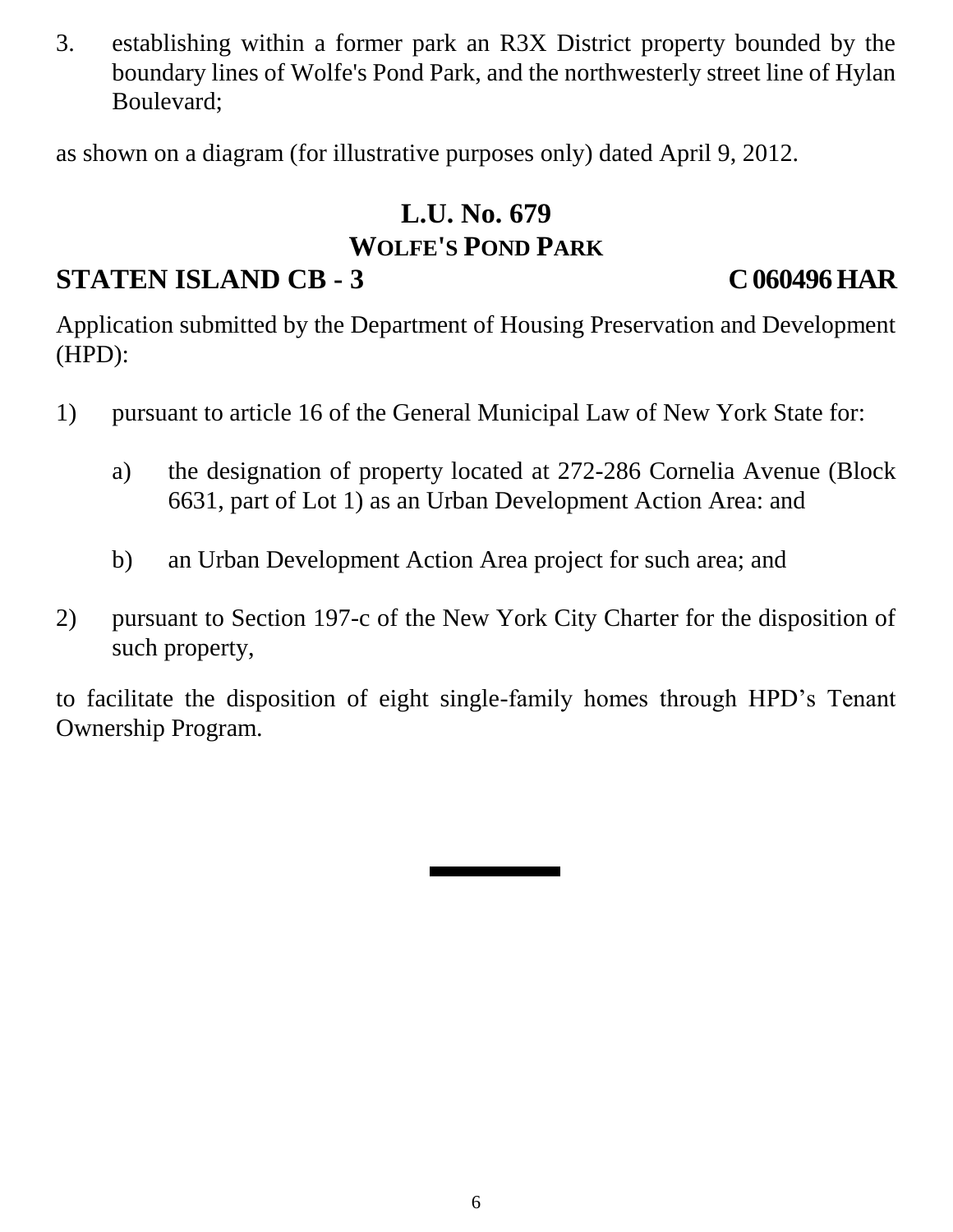### **SUBCOMMITTEE ON LANDMARKS, PUBLIC SITING AND MARITIME USES**

The Subcommittee on Landmarks, Public Siting and Maritime Uses will hold a public hearing on the following matters in the **Council Committee Room, 16th Floor, 250 Broadway**, New York City, New York 10007, commencing at **11:00 a.m. on Wednesday, September 5, 2012:**

### **L.U. No. 666**

# **FIREHOUSE, ENGINE CO. 83, HOOK & LADDER CO. 29 BRONX CB - 1 20125792 HKX (N 120408 HKX)**

Designation (List 456/LP-2520) by the Landmarks Preservation Commission pursuant to Section 3020 of the New York City Charter regarding the landmark designation of the Firehouse, Engine Company 83, Hook & Ladder Company 29 located at 618 East 138th Street (a/k/a 618-620 East 138th Street) (Tax Map Block 2550, Lot 28), as an historic landmark.

### **L.U. No. 667**

# **FIREHOUSE, ENGINE COMPANY 41 BRONX CB - 1 20125793 HKX (N 120409 HKX)**

Designation (List 456/LP-2521) by the Landmarks Preservation Commission pursuant to Section 3020 of the New York City Charter regarding the landmark designation of the Firehouse, Engine Company 41 (now Engine Company/Squad 41) located at 330 East 150th Street (Tax Map Block 2331, Lot 33), as an historic landmark.

# **L.U. No. 668 HOTEL MANSFIELD MANHATTAN CB - 5 20125790 HKM (N 120411 HKM)**

Designation (List No. 456/LP-2517) by the Landmarks Preservation Commission pursuant to Section 3020 of the New York City Charter regarding the landmark designation of the Hotel Mansfield (now the Mansfield Hotel) located at 12 West 44th Street (aka 12-14 West  $44<sup>th</sup>$  Street) (Tax Map Block 1259, Lot 47), as an historic landmark.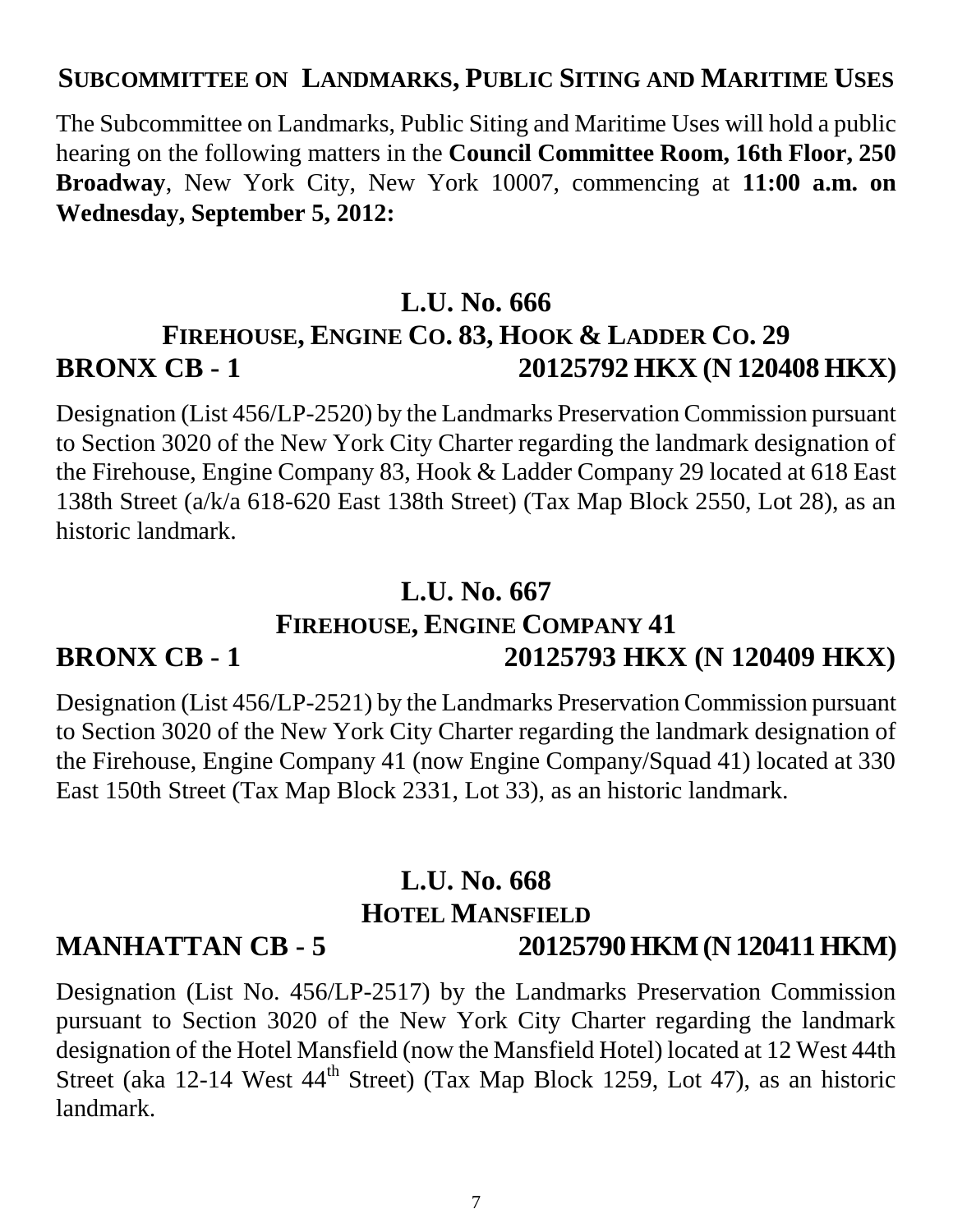### **L.U. No. 669 YORKVILLE BANK BUILDING MANHATTAN CB - 8 20125791 HKM (N 120412 HKM)**

Designation (List No. 456/LP-2510) by the Landmarks Preservation Commission pursuant to Section 3020 of the New York City Charter regarding the landmark designation of the Yorkville Bank Building located at 1511 Third Avenue (aka 1511- 1515 Third Avenue and 201-203 East 85th Street) (Tax Map Block 1531, Lot 1), as an historic landmark.

## **L.U. No. 670 MARTHA WASHINGTON HOTEL MANHATTAN CB - 5 20125795 HKM (N 120413 HKM)**

Designation (List No. 456a/LP-2428) by the Landmarks Preservation Commission pursuant to Section 3020 of the New York City Charter regarding the landmark designation of the Martha Washington Hotel located at 30 East 30th Street (aka 27-31 East 29th Street) (Tax Map Block 859, Lot 26 in part), as an historic landmark.

# **L.U. No. 671**

# **FIREHOUSE, ENGINE CO. 305 & LADDER CO. 151 QUEENS CB - 6 20125794 HKQ (N 120410 HKQ)**

Designation (List No. 456/LP No. 2522) by the Landmarks Preservation Commission pursuant to Section 3020 of the New York City Charter regarding the landmark designation of Firehouse, Engine Company 305, Hook and Ladder Company 151 located at 111-02 Queens Boulevard (aka 111-02 to 111-04 Queens Boulevard, 111-50 75th Avenue) (Tax Map Block 3294, Lot 20), as an historic landmark.

# **L.U. No. 682 SEA TRAVELERS MARINA**

# **BROOKLYN CB - 18 20135039 PNK**

Application pursuant to §1301(2)(f) of the New York City Charter concerning the proposed amendment to a maritime lease between the New York City Department of Small Business Services and Sea Travelers Realty, Inc. d/b/a Sea Travelers Marina for certain City-owned upland area and lands underwater located at 2875 Flatbush Avenue (Block 8591, parts of Lot 125 and 175), Borough of Brooklyn, Community Board 18, Council District 46.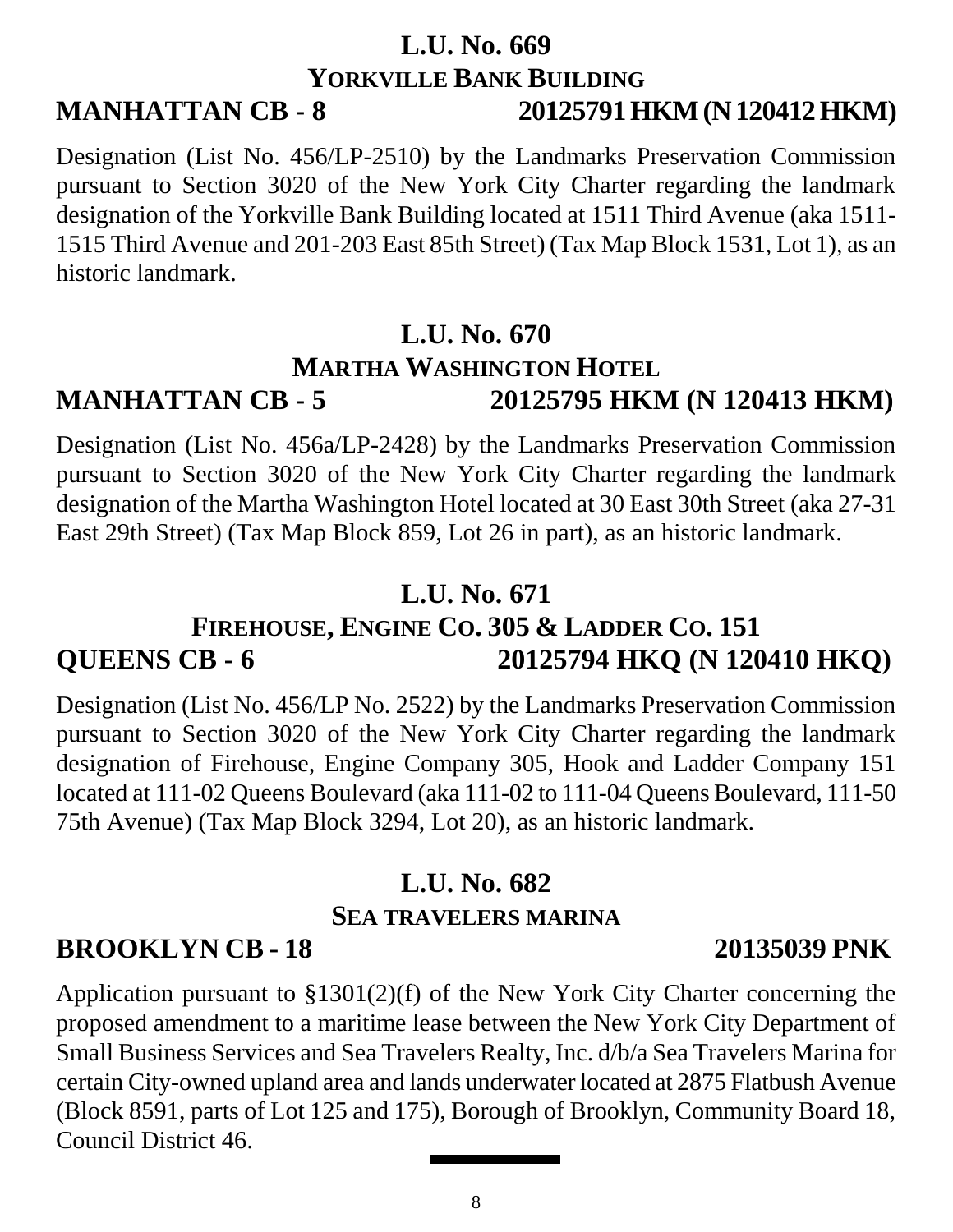## **SUBCOMMITTEE ON PLANNING, DISPOSITIONS AND CONCESSIONS**

The Subcommittee on Planning, Dispositions and Concessions will hold a public hearing on the following matters in the **Council Committee Room, 16th Floor, 250 Broadway**, New York City, New York 10007, commencing at **1:00 p.m. on Wednesday, September 5, 2012:**

# **L.U. No. 680 JAMAICA PROJECT**

### **QUEENS CB - 12 20135029 HAQ**

Application submitted by New York City Department of Housing Preservation and Development ("HPD"), for an amendment to an Urban Development Action Area Project located at 89-06 138<sup>th</sup> Street (Block 9970, Lot 23), 107-05 Sutphin Boulevard (Block 10090, Lot 21) and 107-08  $150^{th}$  Street (Block 10090, Lot 23), Borough of Queens, Community Board 12, Council Districts 24 and 28. This matter is subject to Council review and action at the request of HPD and pursuant to Section 577 of the Private Housing Finance Law for an exemption from real property taxes.

# **L.U. No. 681 HUNTERS POINT SOUTH PHASE I**

### **QUEENS CB - 2 20135038 HAQ**

Application submitted by New York City Department of Housing Preservation and Development ("HPD"), for an exemption of real property taxes for property located at 1-50  $50<sup>th</sup>$  Avenue (Block 6, Lot 80) and 1-55 Borden Avenue (Block 6, Lot 6), Borough of Queens, Community Board 2, Council District 26. This matter is subject to Council review and action at the request of HPD and pursuant to Section 577 of the Private Housing Finance Law for an exemption from real property taxes.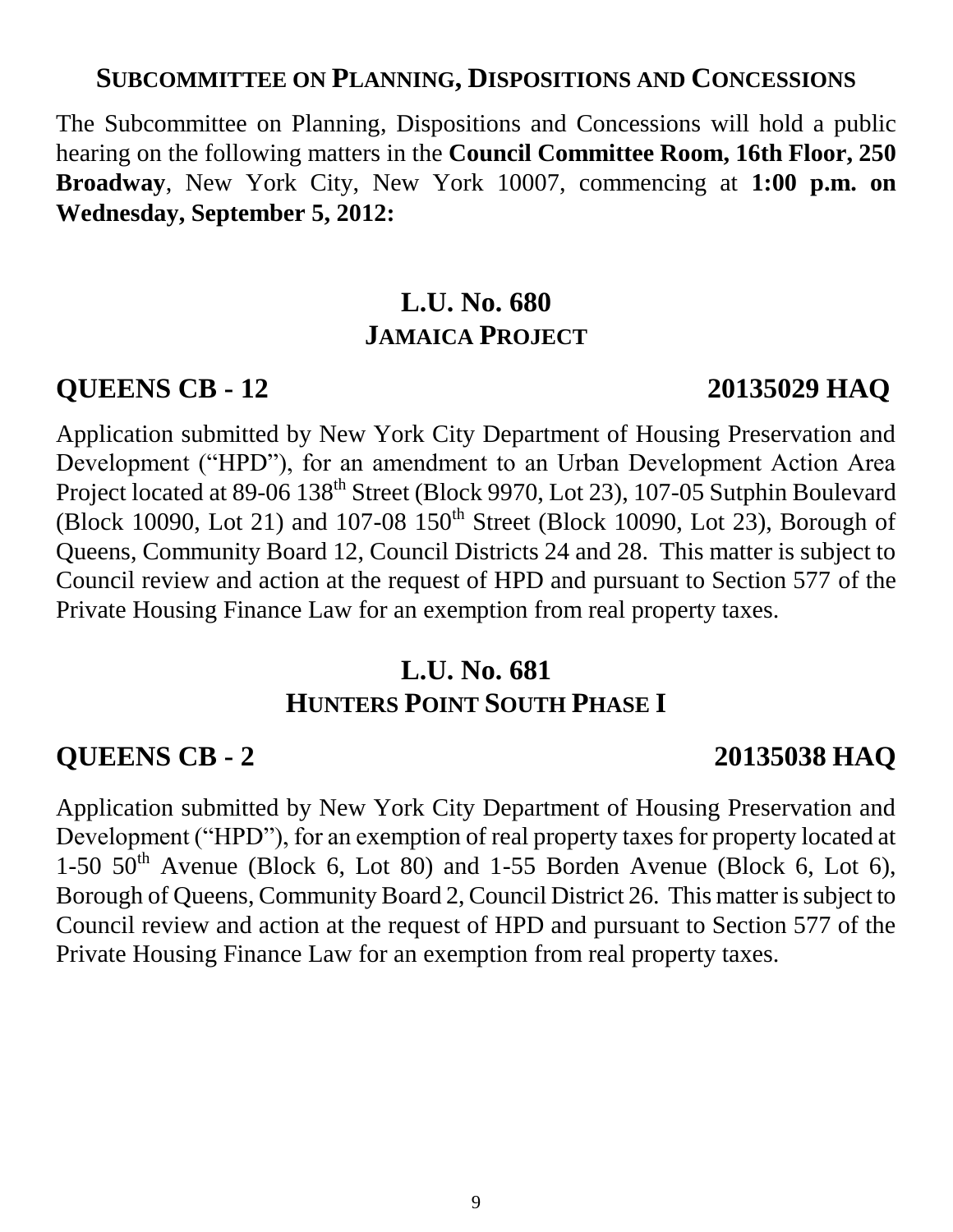# **L.U. No. 683 MT. HAYDEN PROPERTY**

# **\_\_\_\_\_\_\_\_\_\_\_\_\_ 20135040 PNO**

Application pursuant to Section 72-h of New York General Municipal Law, for the proposed disposition of real property known as the Mt. Hayden Property, Green County, State of New York, from the City of New York, by and through the New York City Department of Environmental Protection to the State of New York by the New York State Department of Environmental Conservation.

# **L.U. NO. 627**

Proposal subject to Council review and action pursuant to the Urban Development Action Area Act, Article 16 of the New York General Municipal Law, at the request of the Department of Housing Preservation and Development ("HPD"), which requests that the Council:

- 1. Find that the present status of the listed area tends to impair or arrest the sound growth and development of the municipality and that the proposed Urban Development Action Area Project is consistent with the policy and purposes of Section 691 of the General Municipal Law;
- 2. Waive the area designation requirements of Section 693 of the General Municipal Law pursuant to said Section;
- 3. Waive the requirements of Sections 197-c and 197-d of the New York City Charter pursuant to Section 694 of the General Municipal Law;
- 4. Approve the project as Urban Development Action Area Projects pursuant to Section 694 of the General Municipal Law; and